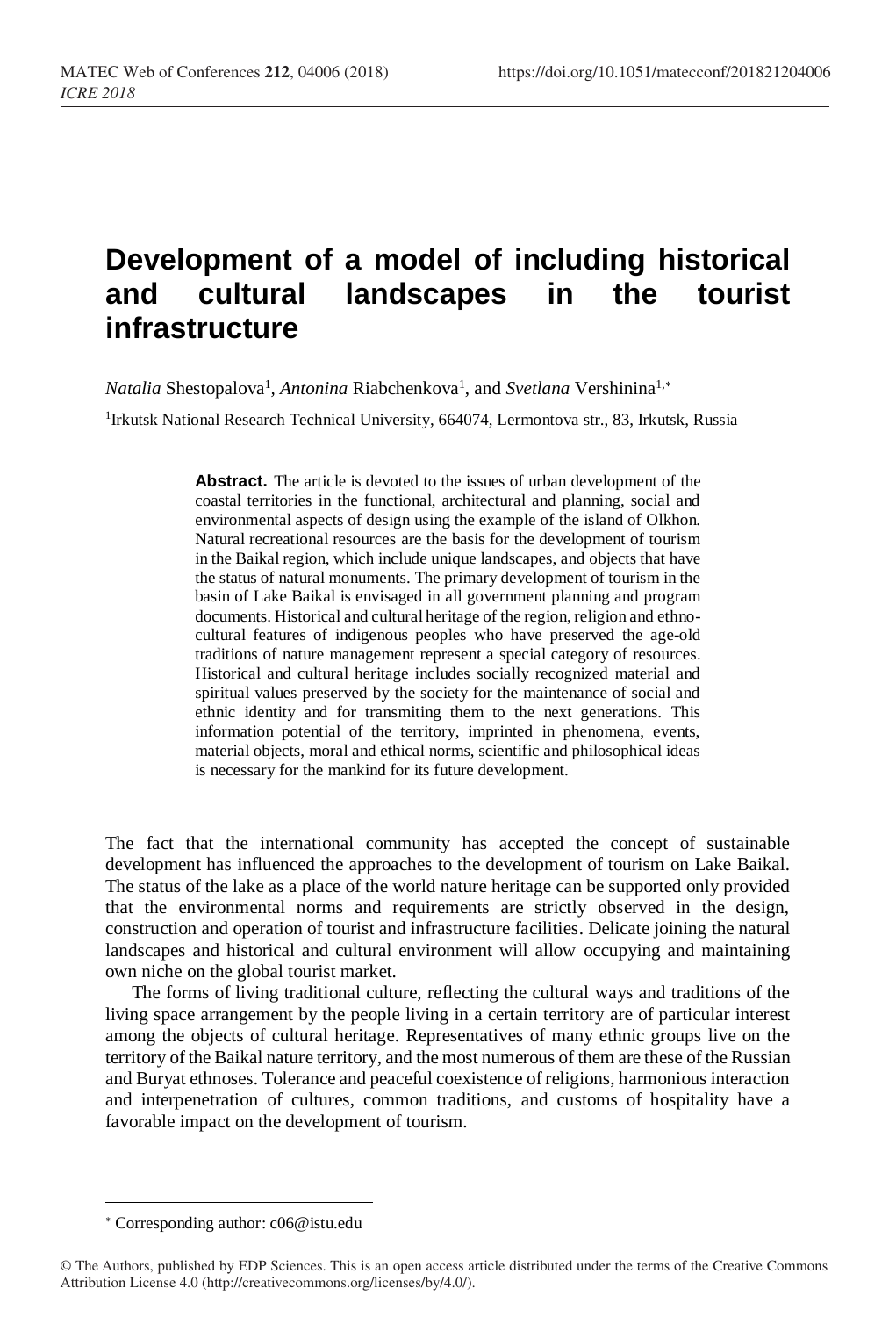The purpose of the research is to analyze the state and prospects for the development of tourism, using the unique recreational potential of the historical and cultural landscapes of the Baikal region.

The tasks are the following:

1. Development of the concept of the arrangement of territories within the boundaries of municipalities, taking into account the preservation and restoration of the natural landscape, and reducing the anthropogenic load.

2. Creation of regulations and normative documentation that takes into account the preservation of the historical and cultural heritage of the Baikal nature territory in accordance with the traditions of peoples inhabiting the island of Olkhon.

3. Development of the coastal areas as a center of tourist activities on the island of Olkhon. Accomplishment of territories in accordance with the functional purpose of the land.

4. Popularization of the idea of civilized arrangement of natural territories and creation of the system for informing tourists about the existing rules of staying in the cult places and specially protected natural areas.

The Baikal nature territory can be considered as a cultural and landscape phenomenon related to the type of associative landscapes. In associative landscapes, the cultural component is often represented not in the material, but in the mental form, generating associations. In this case, the natural complex is included in the historical and cultural space without changing its natural rhythm and evolution, as a sacred, cult, and ritual place. These qualities are, in our opinion, the leading values of this territory. Such a complex existed here for quite a long time, as an equilibrium system of nature and cultural activity of man. Taking into account the importance of this place for understanding this territory as a repository of spiritual concentration and as a culturally significant phenomenon, we offer a conceptual vision of the development of this area with the orientation on the environmental forms of tourism as one of the most actively developing sectors of the globaltourist industry. Sensible, environmentally and economically adjusted policy in the use of resources of the recreational territories, and development and adherence to the regime of "inexhaustible" nature management is the main condition of the environmental tourism. In this case, ecotourism is an important component of the sustainable development of natural areas.

Sustainable use of natural resources is the only permissible form of using natural resources within the boundaries of the national park, aimed primarily at increasing the incomes of the local population. The forms and volumes of such use should not cause irreparable damage to the protected natural objects and allow the annual restoration of the consumed resources through natural processes and / or through special supporting measures. The forms and volumes of sustainable use of natural resources should be established on the basis of scientific recommendations and monitoring data carried out by the national park.

In connection with this, a model territory, Olkhon Island, was chosen for the study. Olkhon is located in the central part of Lake Baikal, near the highest depth mark (1642m). All the varieties of natural landscapes of the Baikal shores are concentrated here. Even in its form it resembles the outline of Lake Baikal. The highest point is the mountain of Zhima (Izhmey) with a mark of 1274m. Olkhon is characterized by a special climate: the summer is hotter here and the winter is colder. There is less precipitation than anywhere else in the Baikal region, and strong winds are frequent in the autumn-spring period. The island is the geographical, historical and sacral center of the Lake, the focus of ancient historical legends. The island is rich in historical monuments. By their number per 1 sq. km. it has no equal in all of the Baikal region: 143 archaeological sites are known here. These are burials, ancient fortifications, and remains of stone walls.

This work does not pursue consideration of the economic vector of development of the territory, suggesting that narrow specialists in this field will be engaged in this. The authors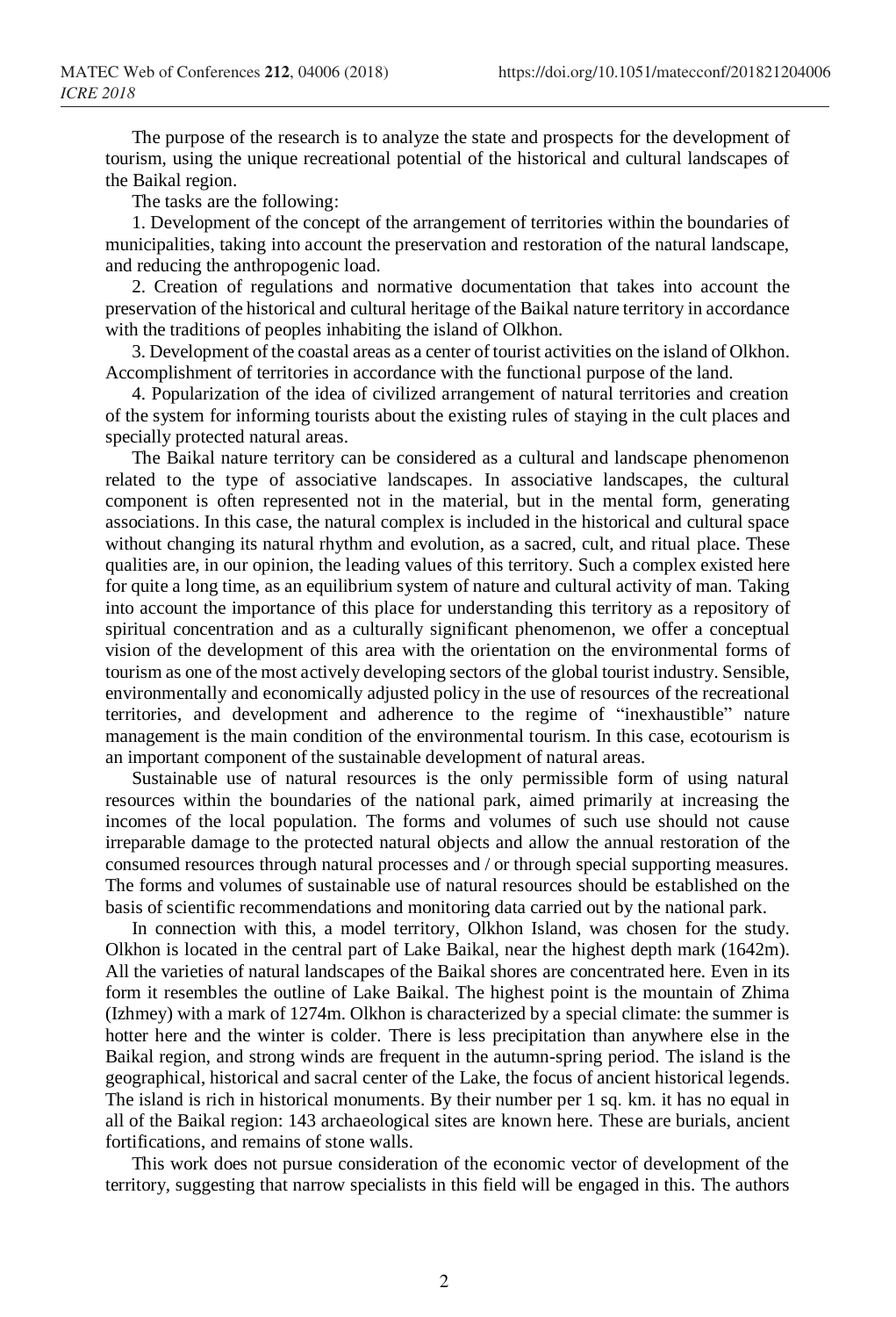of the project proposals determined the primary tasks: settlement the flow of tourists and their awareness of the place they are visiting.

The following recommendations are relevant to **the settlement of tourist flows**:

- To restrict from visiting tourists historical and cultural sites associated with traditional beliefs, except for the necessary for the local population shamanic ritual activities;

- To create of a zone of silence where observational thematic areas are allowed, the additional function of which is informing and navigating visitors, cultivating a treacherous attitude to holy places and limiting the desire to visit places that are historically tabooed.

- To restrict movements (this applies to the water surface as well) on any motorized means (other than eco-friendly);

- To restrict free movements of livestock, which possess local residents.

The weakening of the influence of the active forms of recreation on the "silence zone" can be achieved by the rendering of functions related to entertaining elements of recreation into the residential area, behind a strip of afforestations. For this purpose, the resources of tourist bases and private farms located on the territory of the village of Khuzhir should be used;

- In the village of Khuzhir, to provide the minimum necessary conditions for the convenience and comfort of tourists, and to use the potential of the already existing tourist bases: houses, kitchens, toilets, showers, pavilions with various trade functions, including essential goods;

- For the organization of tourist trips, to develop several categories of environmental hiking trails. Routes of these trails can be aimed at the following groups of vistors:

A) The majority of visitors, including people with limited mobility (in this case, it is needed to use hardwood - wooden decking, suitable for wheelchairs, with a width of not less than 1800 mm;

B) For visitors with a moderate level of preparation, with the use of natural cover with elements of insignificant arrangement;

C) For experienced travelers exploring remote and pristine natural areas assuming a long secluded stay and rare meetings with other visitors. Natural canvas trail without any signs of working on them should be arranged for such visitors.

- To implement the regime of "inexhaustible" nature management, tourists are to be provided with locally produced goods. For this purpose it is necessary to organize a network of shopping sites that will provide these services from the local population. The list of such goods can include food, local cuisine, crafts, clothing, utensils, and amulets.

- To actively involve the local population in servicing of tourists that will increase their level of employment and incomes (maintenance of hotels or stationary houses, cleaning of garbage and toilets, care and maintenance of horses and dogs, escorting on hiking trails, and maintenance of service stations);

To maintain **the environmental infrastructure**, it is necessary to provide the following:

- Treatment facilities, a system for recycling household garbage, etc.

- Barbecue areas can be organized only in the existing residential area, in the territories of tourist centers and private farmsteads.

A small territory for camping parking in the Saray Bay area can be allocated, and strict rules of stay there are to be introduced. The prohibition of the organization of fireplaces, and the obligation to use light stoves for cooking, and flashlights for lighting should be one of these rules. The visitors should be provided with an opportunity, if necessary, to rent all household utensils.

Also, it is necessary to restore once existing **greenery**: taking into account the historical information that the so-called Sacred Grove existed on the territory near Cape Burkhan, the project provides for the regeneration and restoration of vegetation at three taxonomic levels: cover vegetation in the form of fescue sheep and thyme as covers that retain moisture in the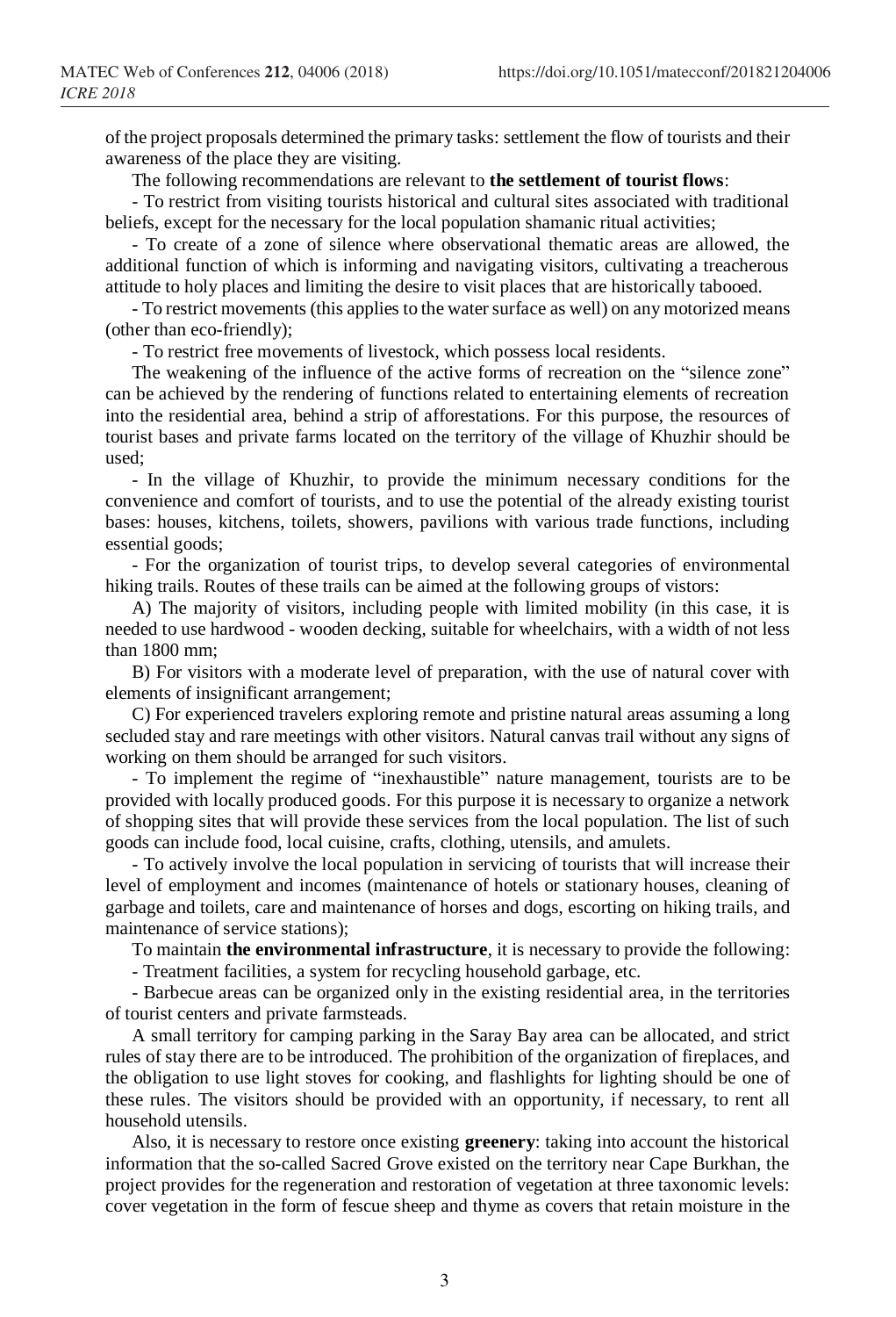soil; the second level is the planting of shrubby hedge cotoneaster, cotoneaster malnocarpus and spiraea, as drought-resistant species growing on the crushed stone, creating protective functions for the survival and growth of the major large-sized trees; the third level is largesized trees like larch, most suitable to the conditions prevailing here.

Special recommendations on compliance with technology and the timing of planting (under strict supervision of specialists) are to be considered. These recommendations should be carried out under the strict guidance of specialists in this field. The duties of the employees of the tourist company and the leaders of organizations dealing with nature protection include the promotion of rules that do not allow deviations from the developed route and prescribe "to stay on the trail" (Figure 1).



**Fig. 1.** An example of a functional-planning analysis of the landscape of the village of Khuzhir.

On the territory of the village of Khuzhir, it is necessary to allocate a special area for the maintenance, training and rental of horses. The inclusion of this function in servicing tourists will open additional opportunities for attracting disabled people or children with a violation of the central nervous system. For communication and rehabilitation, small groups and their accommodation in camp sites can be organized.

- Development of draft tasks, selection of methods and means of sanitary equipment for the creation of life support systems (ventilation, heating, lighting, microclimate optimization, removal and storage of manure, water supply of farms and watering animals, distribution of feed and feeding, etc.);

- Enterprises for the maintenance and training of horses should be provided with feed, mainly of own production, water, electricity, heat, and access roads, and separated from the nearest residential area by a sanitary protection zone (a break). The size of the sanitary protection zone should be taken depending on the capacity of the enterprise of the following sizes: up to 10 mares - 200 m, from 10 to 20 mares - 300 m.

- The land area belonging to the horse breeding enterprise should ensure the full utilization of all manure received, excluding dumping it on the surrounding area, in water and water protection zone.

Along the boundaries of the territory of the horse breeding enterprise, a green zone of wood plantations should be created. On the territory of the village of Khuzhir, the necessary zone for the maintenance and training of dogs for sleddings in harness should be provided.

The inclusion of this function in the service for tourists will open additional opportunities for attracting tourists in winter, and diversify their stay with the use of eco-friendly forms of recreation.

**Conditions for the people with limited mobility**. The size of the lanes and grounds on the pedestrian paths where wheelchair users and other low-mobility groups may be located should be appointed taking into account the following requirements: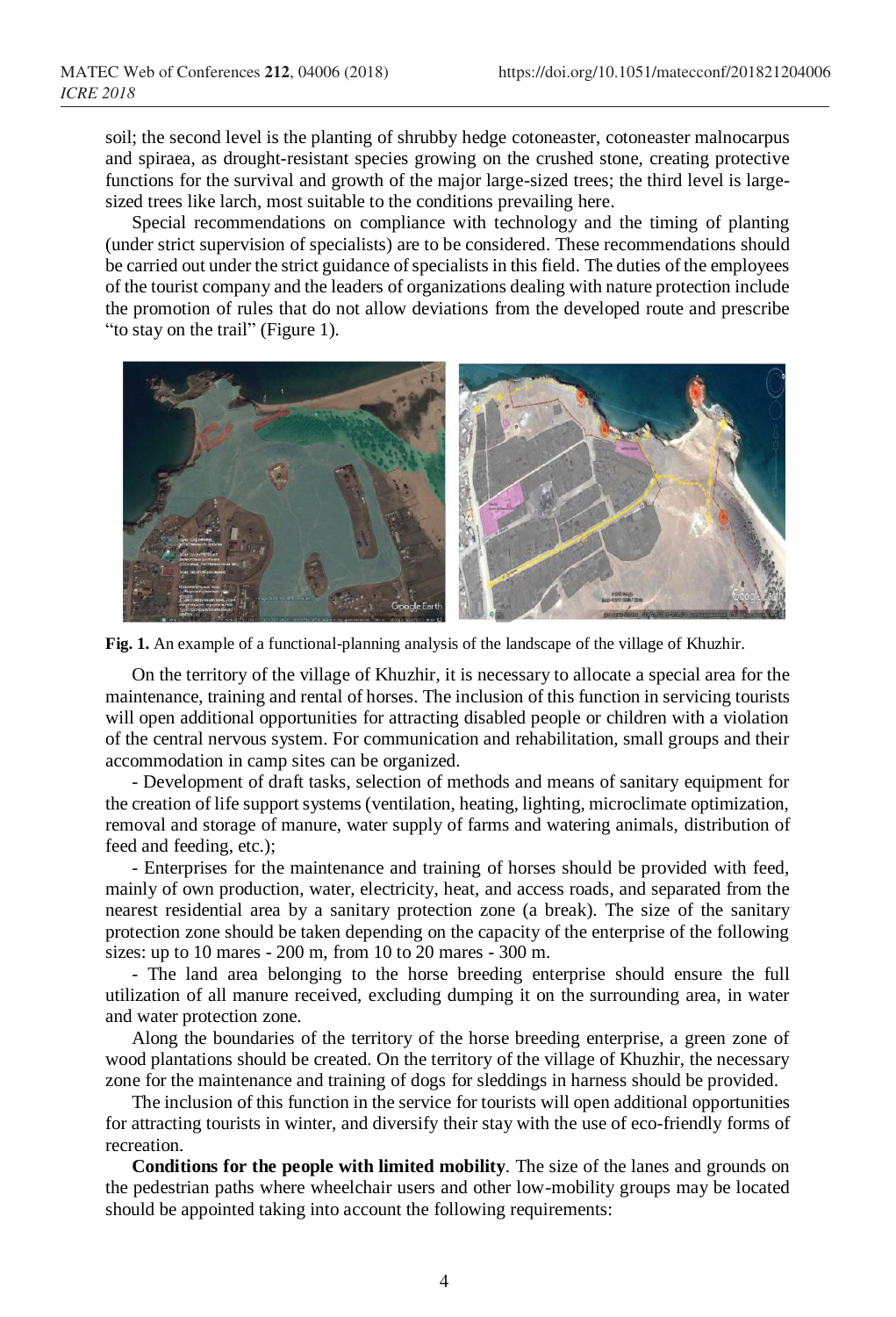- the width of the strip for unilateral traffic must be at least 1.2 m; for two-way traffic - at least 2 m;

- for turning wheelchairs, a platform measuring 1.8 x 1.8 m is required;

- for stop of the wheelchair users, a section of 0.9 m in width and 1.5 m in length is required, and for adults with prams - 0.9 m in width and 1.8 m in length;

- for the oncoming traveling of people in the wheelchairs, and also in the case of spaceterritorial opportunities, the broadening of the pedestrian path in the plan should be carried out in a size not less than: for comfortable pedestrian traffic conditions - 3.0 х 1.8 m; for normal pedestrian traffic conditions 2,0 х 1,7 m;

- the height of the passageway shall be not less than 2.1 m to the bottom of the structures and not less than 2.3 m to the ends of the branches of trees.

**Transport and pedestrian network.** The organized transport and pedestrian network on the territory of the village of Khuzhir is to be provided, taking into account strict restrictions of the "Silence Zone". Common transport and pedestrian communications are to be introduced that will eliminate the network of chaotically ragged roads. Rolling and trampling of the very vulnerable, difficultly restored vegetation of the island of Olkhon must be terminated.

1. To solve this issue, it is proposed to introduce one local main road and a network of secondary roads, which will have a two-way direction and a number of stopping points.

2. To organize and equip the central transport and transfer hub (near the monument), and two peripheral transport and transfer junctions (one at the beginning near the "small port", and the second one higher from the center along Baikalskaya street).

The main function of these hubs is a change from the city transport to a local one, and transfer to places of rest and sites. An additional function of the hubs is to inform tourists arriving to rest (obtaining information about free accommodations and informing about excursions, providing additional information on forms of the environmental mechanization like bicycles, horses, dog sleds, etc. rentals).

There are to be also located medical centers, authorized shopping places with local delicacies, souvenirs and other necessary things on vacation.

The services of travel agencies offering various organized, licensed recreation routes designed for different age and physiological opportunities for visiting tourists are to be provided here.

3. In the central zone of Khuzhir, the most important information point is to be organized for making acquaintance of visitors with local rules, customs and requirements. It is possible to call it as "the reference service" or "the old hut". The main function of such a service is information and navigation. It has to explain to visiting tourists the importance of the place and the associated restrictions (for example, pedestrian travel to a holy place).

4. For visitors on cars, it is necessary to organize a paid, well-maintained parking slot with a repair shop and a filling station or without it.

5. For low-mobility groups, the alternative modes of transport are to be offered, for example, comfortable vehicles harnessed by horses. The vehicles can be of various modifications, including those with the sites that wheelchair users can safely utilize, or cabins with soft comfortable sofas for elderly people who are very eager to travel, but are limited in movement due to health and old age. They can also be used by the families with small children or people just limited in time or loving comfortable travels. It would be very appropriate to use on the island modern modes of transport on air cushions or with special wheels that do not damage the soil and vegetation.

6. To provide a pier for small vessels with economic facilities, and the possibility to organize the rental of non-motorized vessels

7. To provide a runway for small aircrafts in the northern part of the village of Khuzhir.